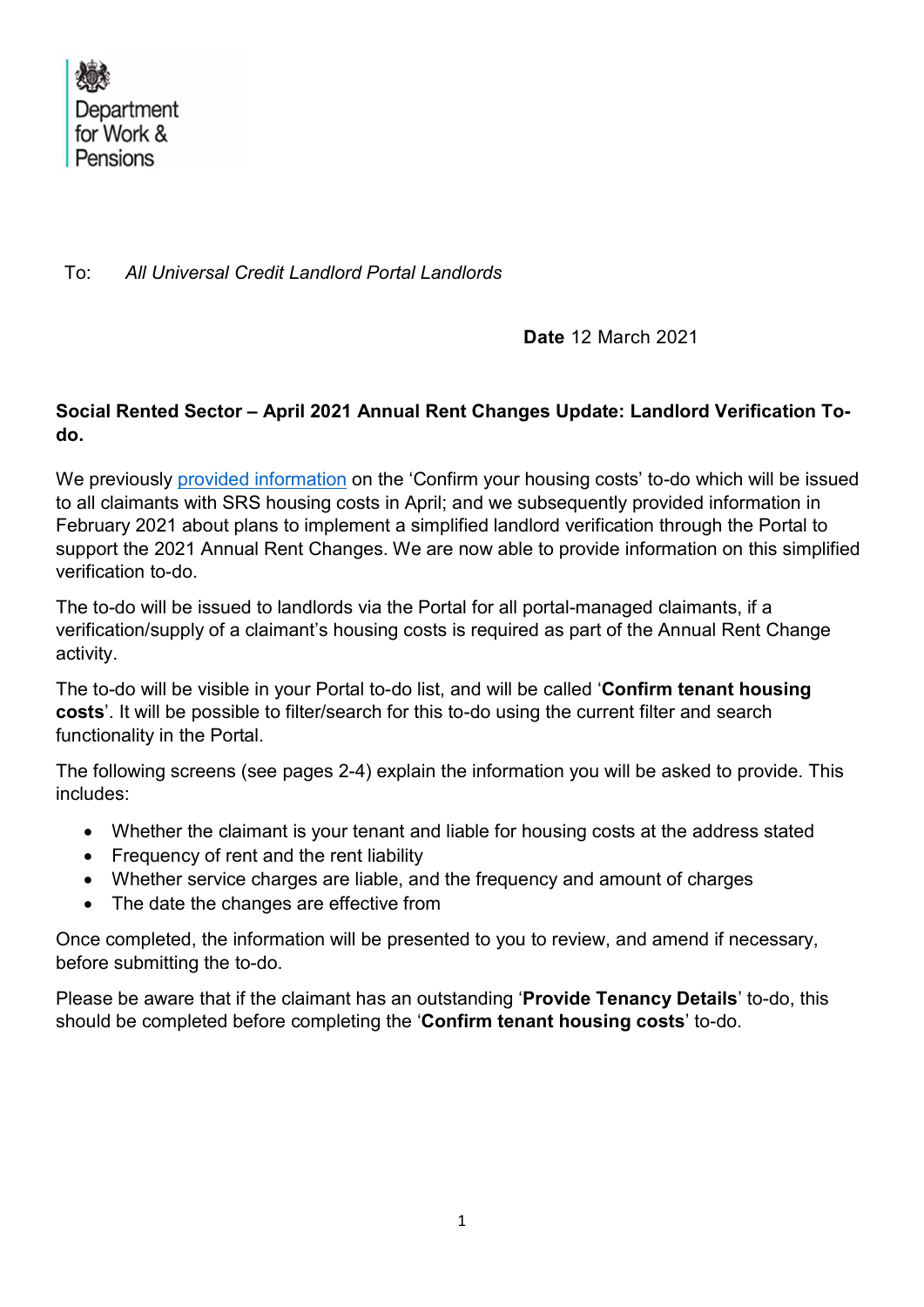德 Department<br>for Work & Pensions

## Screen 1 – Confirmation of Address & Housing Cost Liability

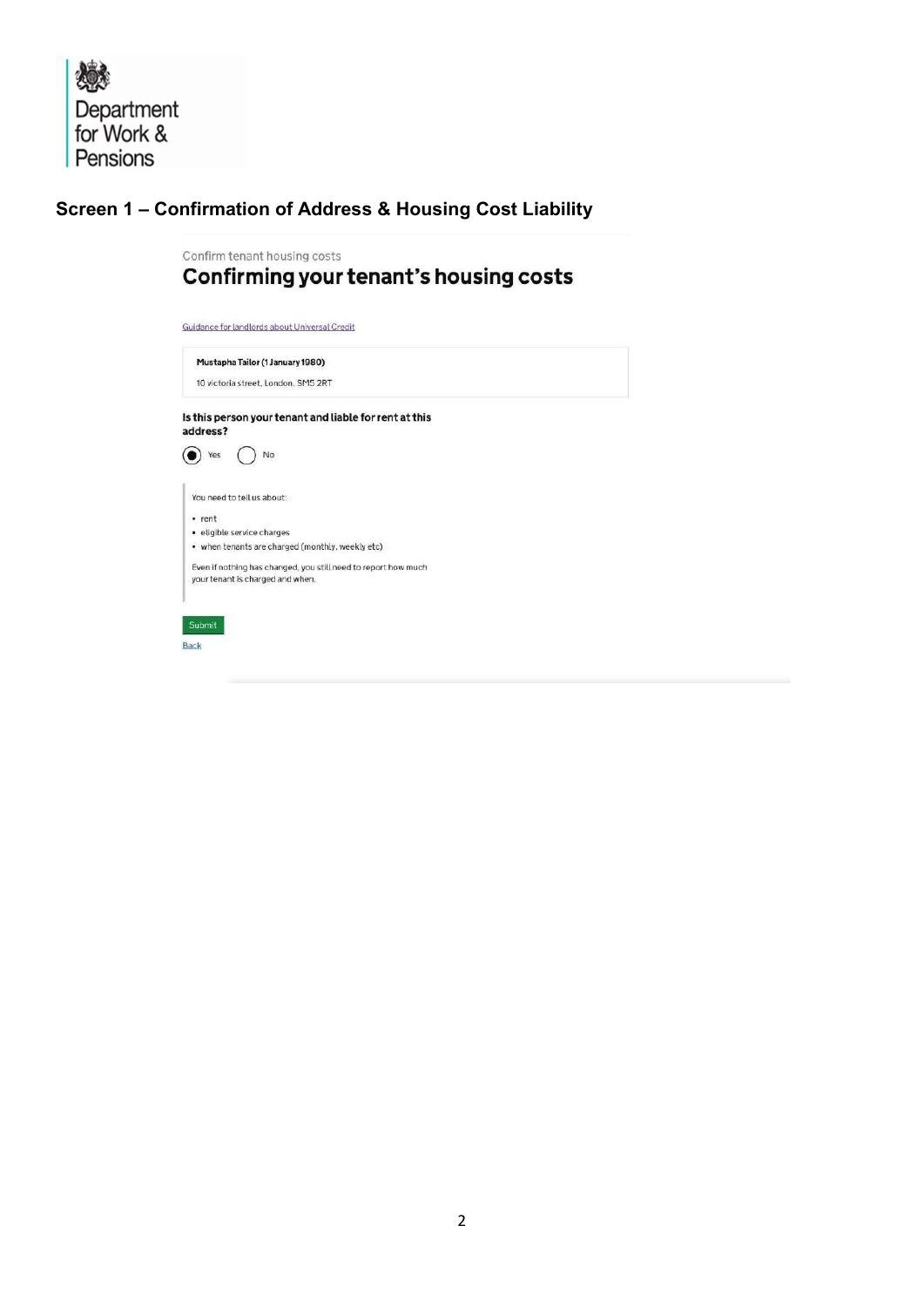戀 Department<br>for Work & Pensions

# Screen 2 – Provide Rent, Service Charge & Effective Date Information

| Confirm tenant housing costs<br>Tenant's housing costs                                                                                       |  |  |
|----------------------------------------------------------------------------------------------------------------------------------------------|--|--|
| Guidance for landlords about Universal Credit                                                                                                |  |  |
| Mustapha Tailor (1 January 1980)<br>10 victoria street, London, SM5 2RT                                                                      |  |  |
| How often do you charge rent?<br>Weekly<br>What is the rent?                                                                                 |  |  |
| Do not include any service charges or rent arrears.<br>£80                                                                                   |  |  |
| Only include eligible charges.<br>No<br>Yes<br>How often are the service charges?<br>Weekly<br>What are the eligible service charges?<br>£ 5 |  |  |
| What date are these costs effective from?<br>1 April 2021<br>5 April 2021<br>Other                                                           |  |  |
| Month<br>Year<br>Day                                                                                                                         |  |  |
| Continue<br>Back                                                                                                                             |  |  |